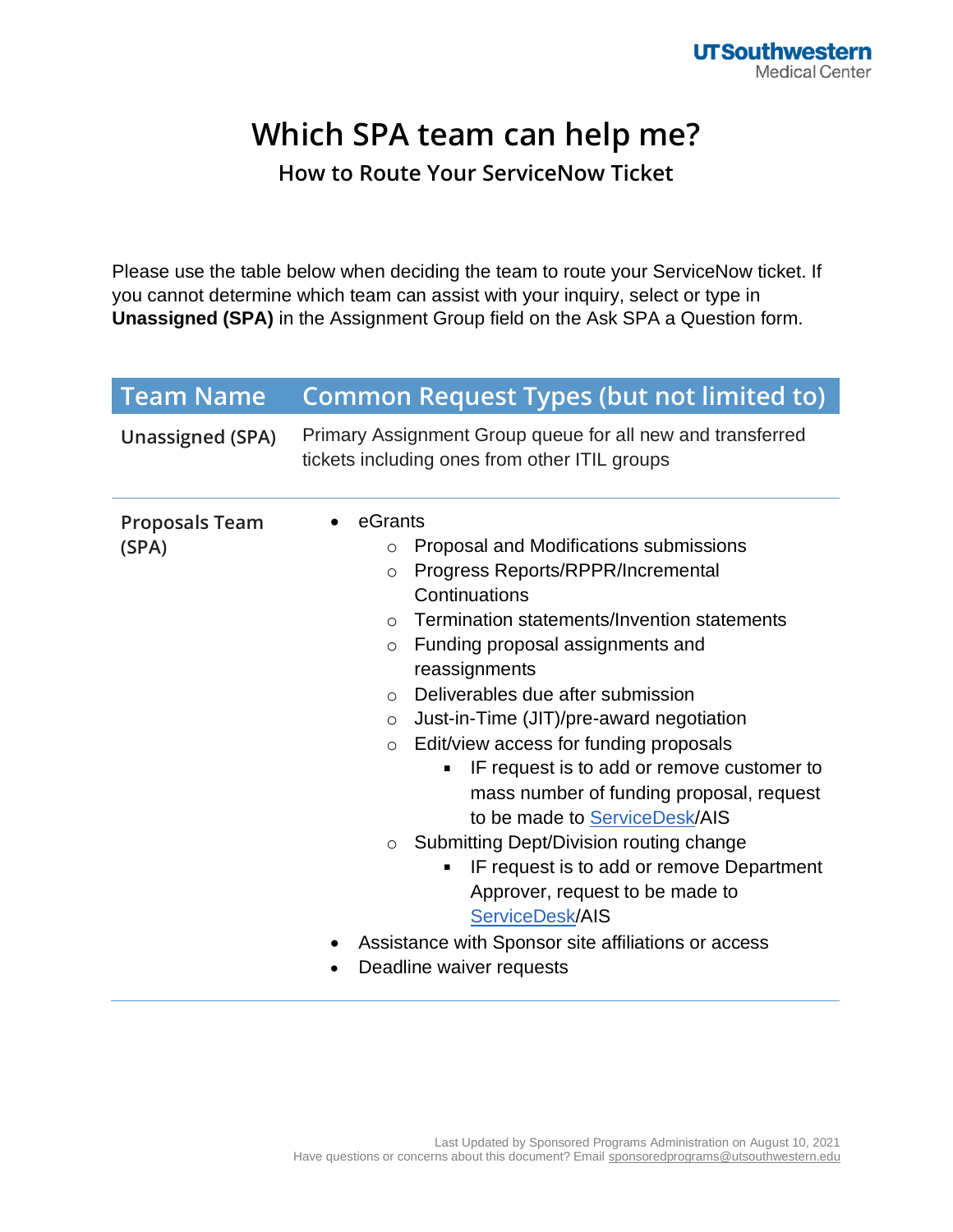| Non-Industry<br><b>Contracts Team</b><br>(SPA) | $\bullet$ | Subrecipient Profile Questionnaire (W-8, W-9 forms, A-<br>133 Audit form)<br>eAgreements<br>Agreement submissions for Non-Industry:<br><b>CTA</b> - Clinical Trial Agreements (Federally<br>sponsored)<br><b>CTMA - Clinical Trial Master Agreements</b><br>п<br>(Federal/Foundation/Private)<br><b>GAA</b> – Grant Award Agreements<br>FLW - Flow-throughs<br>٠<br><b>SUB - Subawards</b><br>٠<br>RSA - Research Service Agreements<br>٠<br>MISC - ex: Non-Industry MOU,<br>٠<br>Collaborative Research Agreements, etc)<br>Amendment submissions for Non-Industry<br>$\circ$<br>FLW, SUB, GAA, MISC<br>Edit/view access for agreements or amendments<br>$\circ$<br><b>RGC Purchase Orders (PO)</b><br>Encumber/Disencumber funds<br>$\bigcirc$<br><b>Subaward PO Inquiries</b><br>$\circ$ |
|------------------------------------------------|-----------|---------------------------------------------------------------------------------------------------------------------------------------------------------------------------------------------------------------------------------------------------------------------------------------------------------------------------------------------------------------------------------------------------------------------------------------------------------------------------------------------------------------------------------------------------------------------------------------------------------------------------------------------------------------------------------------------------------------------------------------------------------------------------------------------|
| Industry<br><b>Contracts Team</b><br>(SPA)     |           | eAgreements<br>Agreement and Amendment submissions for<br>$\circ$<br>Industry:<br>CTA - Clinical Trial Agreements (Industry<br>٠<br>sponsored)<br><b>MRA</b> - Master Research Agreements<br>π<br>(Industry sponsored)<br><b>CTMA</b> – Clinical Trial Master Agreements<br>٠<br>(Industry sponsored)<br>CDA - Confidential Disclosure Agreements<br><b>CTS</b> – Clinical Trial Subcontracts<br>٠<br><b>TUA</b> – Treatment Use Agreements<br>п<br>IFLW - Industry Flow-Through Agreements<br>π<br>MISC - ex: Industry ECL - Epic Care Link<br>٠<br>Agreements<br>Velos Study inquiries regarding agreements & sites                                                                                                                                                                       |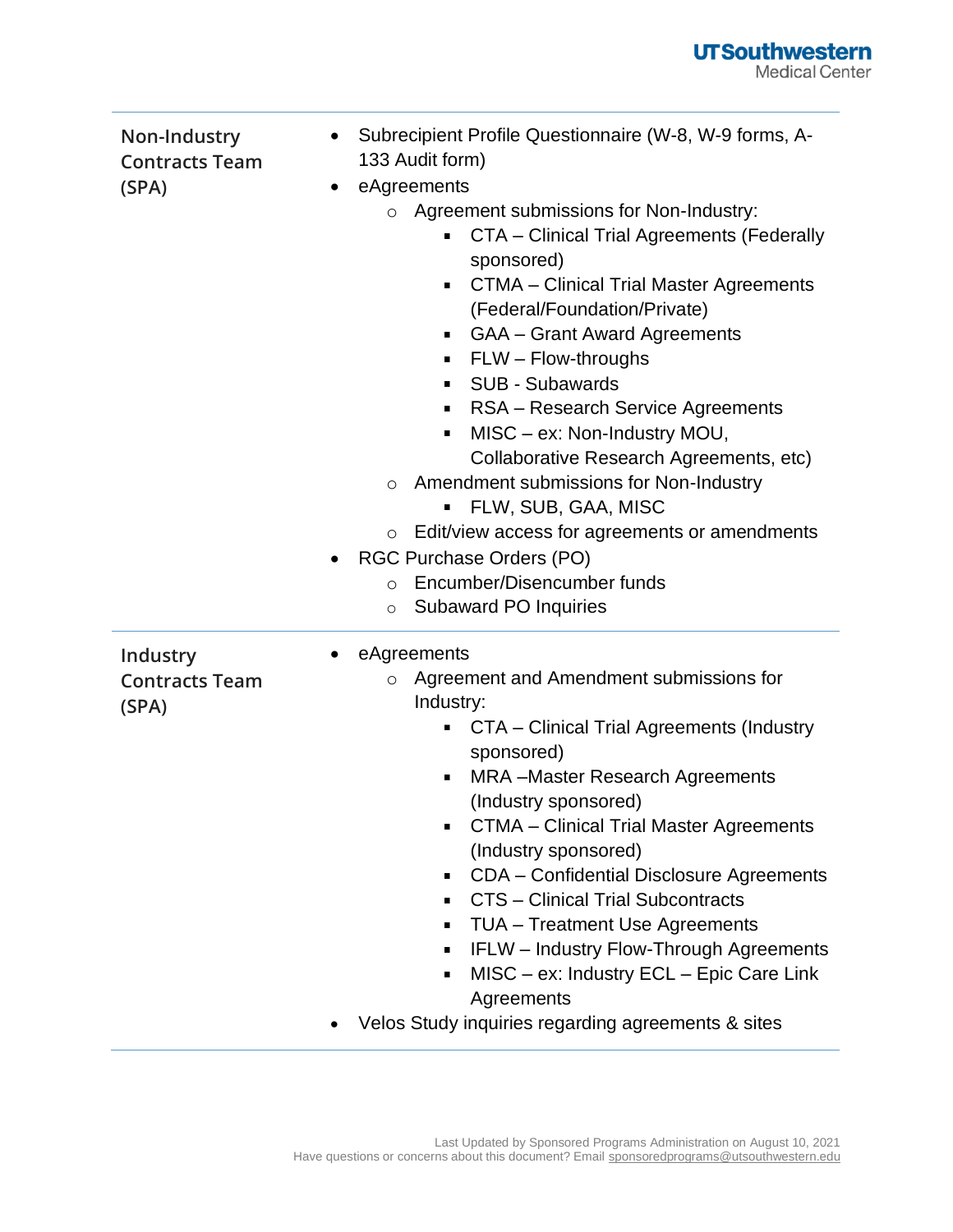| <b>Business Process</b><br><b>Outreach (SPA)</b> | <b>Education and training</b><br>○ SPA Taleo Modules<br>SPA Listservs & Research Roundup Invitations<br>$\bullet$<br>SPA Internal assistance requested<br>$\bullet$                                                                                                                                                                                                                                                                                                                          |
|--------------------------------------------------|----------------------------------------------------------------------------------------------------------------------------------------------------------------------------------------------------------------------------------------------------------------------------------------------------------------------------------------------------------------------------------------------------------------------------------------------------------------------------------------------|
| <b>Coverage Analysis</b><br>(SPA)                | Coverage Analysis fee inquiries<br>Velos tasks and inquiries:<br>Review of newly submitted studies<br>$\circ$<br>Review of modification submissions<br>$\bigcirc$<br>QA of grids for new studies<br>$\circ$                                                                                                                                                                                                                                                                                  |
| <b>Setup Team (SPA)</b>                          | Chart of Accounts (COA) setup<br>Type of award setups through PeopleSoft:<br>$\circ$<br>Federal Direct 1:1 Awards<br>Flow-Through (UTSW Sub-recipient)<br>ш<br>Awards<br><b>UT System Awards</b><br>٠<br><b>Technology Development Awards</b><br>٠<br><b>Contracts Management Awards</b><br>٠<br><b>Private Awards</b><br>$\blacksquare$<br><b>State of Texas Awards</b><br><b>Clinical Trials</b><br>٠.<br>eGrants<br>Pre-Award funding<br>$\circ$<br>Approved NOA modifications<br>$\circ$ |
| <b>Revenue Team</b><br>(SPA)                     | Invoice requests<br>Refund request<br>Manage accounts receivable<br>$\bullet$<br><b>Reconciliation requests</b><br>$\bullet$<br>Bill plan setup for new awards in PS<br>$\bullet$<br><b>DSB invoices for CMCRI and Moncrief</b>                                                                                                                                                                                                                                                              |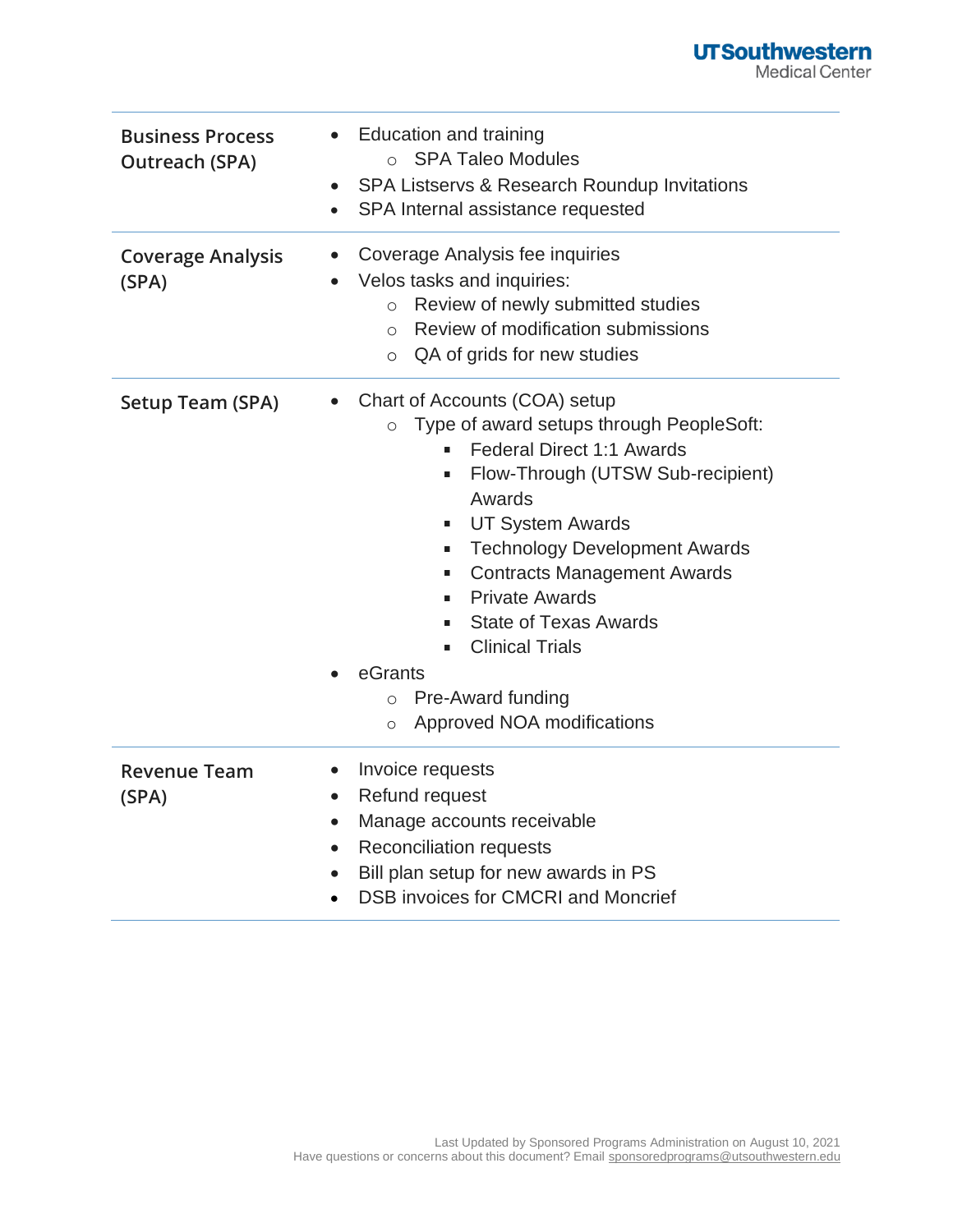

| Maintenance<br>Team (SPA)      | PeopleSoft (PS)<br>No cost extensions (NCE)<br>PI name change<br>$\blacksquare$<br>Contract type correction<br>٠<br>Department ID change<br>٠<br>Project creation<br>٠<br>Award title/description changes<br>٠<br>Rebudgets<br>$\blacksquare$<br>Carryover/Carry forward (primarily for any<br>$\blacksquare$<br>grant type unless it's an offset)<br>Sponsor change<br>٠<br>Early termination<br>٠<br>Change in Terms & Conditions<br>٠<br>Offsets (specific grant types)<br>$\blacksquare$<br><b>Transaction Overrides on SPA projects</b><br>$\circ$<br><b>Procurement Portal Requisition approvals</b><br>Subrecipient Invoice Submissions (GMO)<br>$\bullet$<br>RGC Purchase Orders (PO) - reconciliation requests<br>and AP inquiries<br>Unobligated balance requests<br>$\bullet$ |
|--------------------------------|------------------------------------------------------------------------------------------------------------------------------------------------------------------------------------------------------------------------------------------------------------------------------------------------------------------------------------------------------------------------------------------------------------------------------------------------------------------------------------------------------------------------------------------------------------------------------------------------------------------------------------------------------------------------------------------------------------------------------------------------------------------------------------------|
| <b>Reporting Team</b><br>(SPA) | Financial reports for SPA awards<br>Notifications of reports due<br>$\circ$<br>Related general inquiries<br>$\circ$<br>Review and determination of expenditure<br>$\circ$<br>movements (NSCT, Direct Retro, subaward<br>encumbrances, validation of authorized funds)<br>Provide copies of financial report upon request<br>$\circ$<br>Reports are uploaded into eGrants and<br>$\circ$<br>PeopleSoft<br>xTrain form review/approval<br>$\circ$<br>Fellowship financial reports if required<br>$\circ$                                                                                                                                                                                                                                                                                   |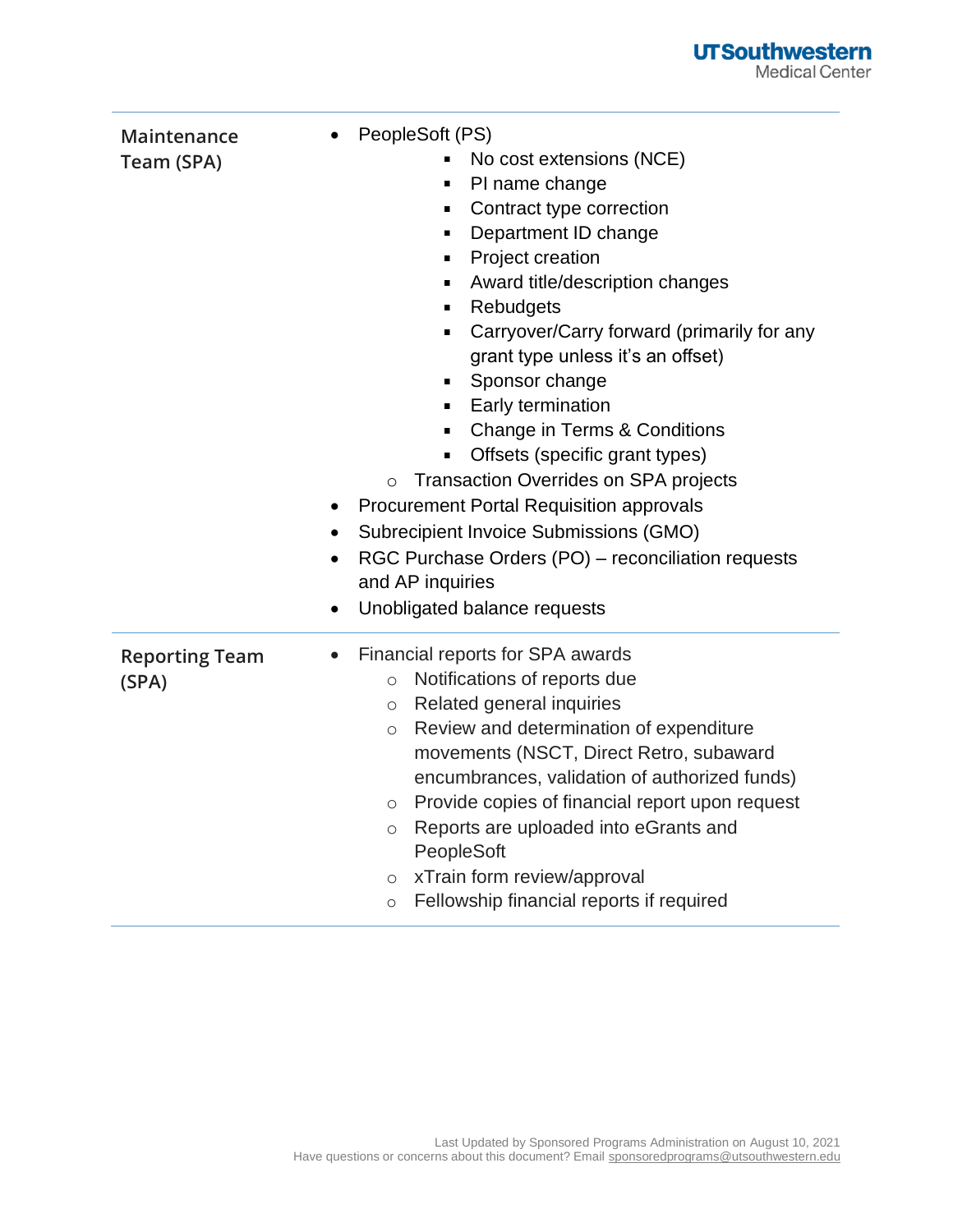## **UTSouthwestern**<br>Medical Center

| Cash<br>Management<br>Team (SPA)                                                  | Process and submit reports to the Federal Government<br>٠<br>Manage and process Federal draws<br>Payments and Payment Application<br>Review of missing payment requests<br>$\circ$<br>Review of On Account and lockbox deposits<br>$\circ$<br>Cash corrections<br>$\bigcirc$<br>Payment document support - when applicable<br>$\circ$                                                                                                |
|-----------------------------------------------------------------------------------|--------------------------------------------------------------------------------------------------------------------------------------------------------------------------------------------------------------------------------------------------------------------------------------------------------------------------------------------------------------------------------------------------------------------------------------|
| <b>Clinical Trial</b><br><b>Accounting &amp;</b><br><b>Analysis Team</b><br>(SPA) | ClinCard<br>Set up in Greenphire per SIP forms<br>$\circ$<br>Inquiries in Greenphire<br>$\circ$<br>Clincard waivers for approval<br>$\circlearrowright$<br>Note physical clincards handled by <b>Accounting</b><br>$\circ$<br><b>Cash Management</b><br>Service Order Agreement (SOA)<br>RGC PO setup per SOA<br>$\circ$<br><b>Clinical Trial NBP COA awards</b><br>Date extension requests<br>$\circ$<br>F&A adjustments<br>$\circ$ |
| <b>Closeout Team</b><br>(SPA)                                                     | Review and perform closeout procedures for expired or<br>$\bullet$<br>nearing expired projects and associated charts of<br>account (COA); includes:<br>Monitor progression to closed status<br>$\circ$<br>Notification of termination of award or project<br>$\circ$                                                                                                                                                                 |